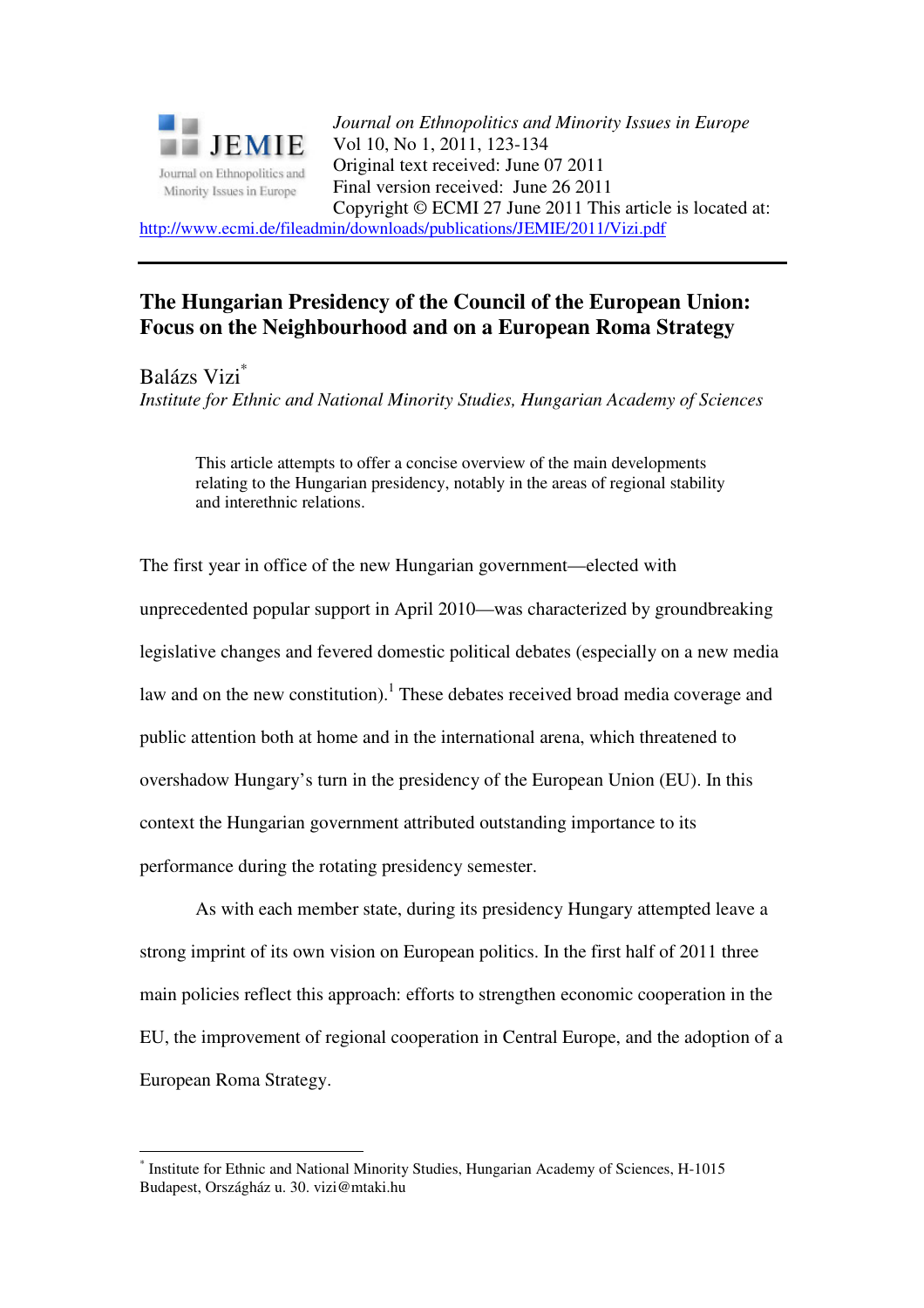### **The EU Council and the Hungarian presidency**

There are two main approaches to understanding the role of the presidency. One school of thought argues that the EU Council presidency is a supranational, technical role which, although a great responsibility for the state that holds it, does not return any particular political power.<sup>2</sup> It offers no significant opportunities to member states to pursue their own agenda, but is restricted to the management of a common EU policy agenda. However, a second school of thought promotes a more intergovernmental approach, arguing that the presidency offers a unique opportunity for member states to lead the European agenda and to pursue their national interest from a privileged position.<sup>3</sup> One can find relevant periods in the history of European integration that support both interpretations, but a convincing argument is perhaps that:

[...] the significance of the Presidency for the member states has varied throughout the process of European integration in accordance with the transformation of this institution and that such transformation has been driven by the institutional decisions taken by the member states at critical points in the history of European construction.<sup>4</sup>

From this perspective, since the Lisbon Treaty entered into force the role of the member state holding the presidency has been more limited than before—both in its competencies and in its shared role with the permanent president of the European Council— reflecting a lower profile position than in earlier phases of integration. We thus need to take into consideration Hungary's restricted ability to manoeuvre in accordance with its own priorities and initiatives. In fact the main elements of the presidency's program are broadly reflective of issues that have been on the EU policy agenda for a longer period of time—for example, enlargement, closer economic cooperation, and macro-regional strategies. However, prioritization is important here and may provide the best indication of the political preferences of the member state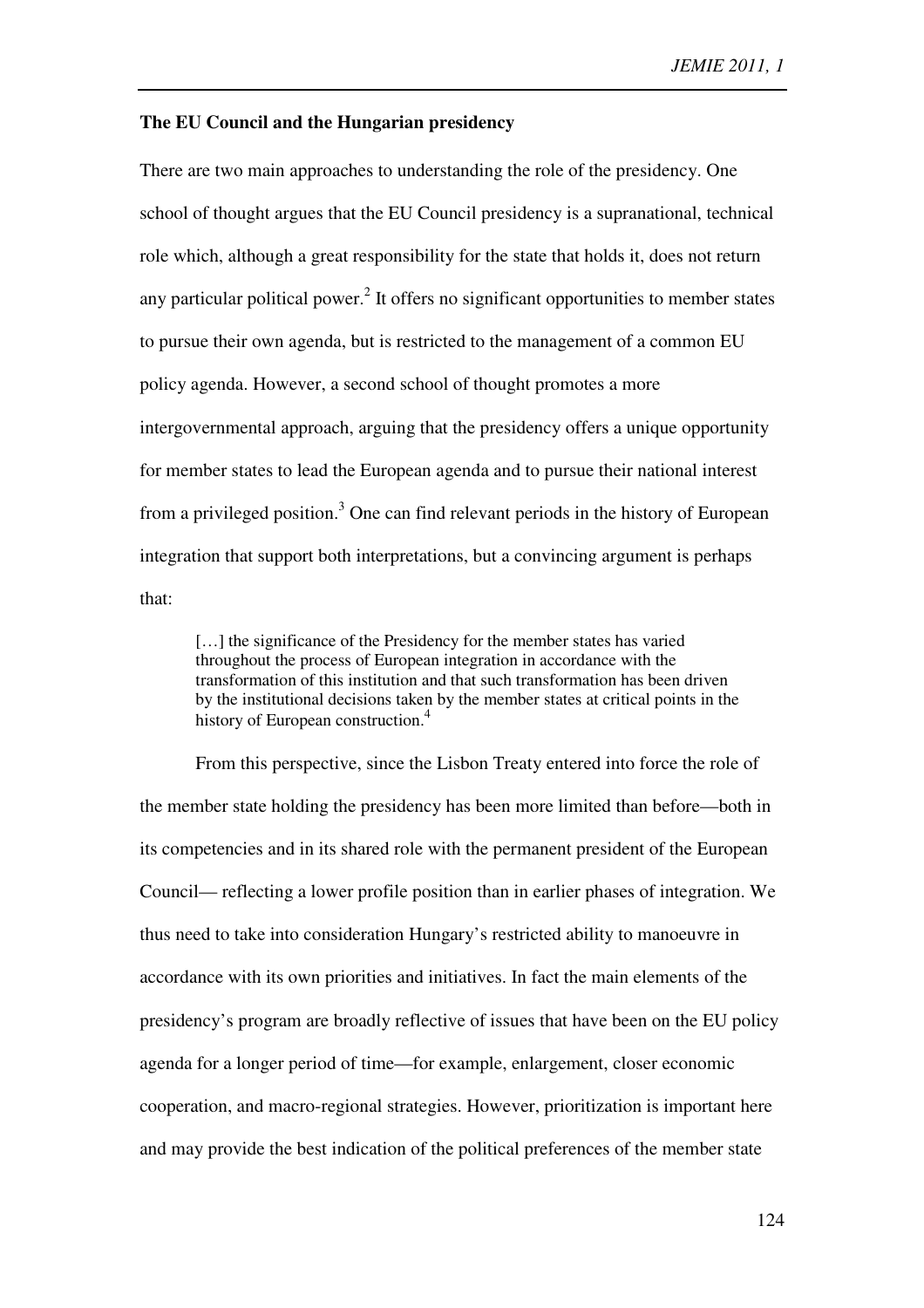presidency. Hungary's strong support for closing accession negotiations with Croatia, its support for Romania and Bulgaria in their quest to join the Schengen group, and the promotion of regional cooperation through the Danube Region Strategy, all underpinned the importance of neighbourhood relations. The adoption of a Roma Strategy was quite uniquely associated with Hungary's long-time policy to address problematic minority issues, including within the EU.

Hungary took over the Presidency of the Council of the European Union from 1 January 2011, launching its program under the slogan, "Strong Europe with a Human Touch". The Hungarian government identified four main priorities: growth and employment for preserving the European social model; strengthening EU policies in the field of energy, food and water; the creation of a citizen friendly Union; and the promotion of enlargement. These stated priorities clearly serve both the deepening and widening of European integration. The need for a legislative package on economic governance was one of the driving forces behind deepening the union, while the priority of promoting Croatia's membership reflected a strong commitment to future enlargements.<sup>5</sup>

An overview of the main decisions adopted by the Council during the six months of the Hungarian Presidency indicates that economic issues dominated the agenda. Besides the legislative package on economic governance, the introduction of the new system of the "European semester"<sup>6</sup> to improve coordination of economic policies, and the decision to set up the European Stability Mechanism (ESM), this economic focus is further highlighted by initiatives in the field of energy policy and the Danube Region Strategy.

That said, however, the Hungarian government was also keen to call attention to the 'human dimension' of European integration. Three main issues can be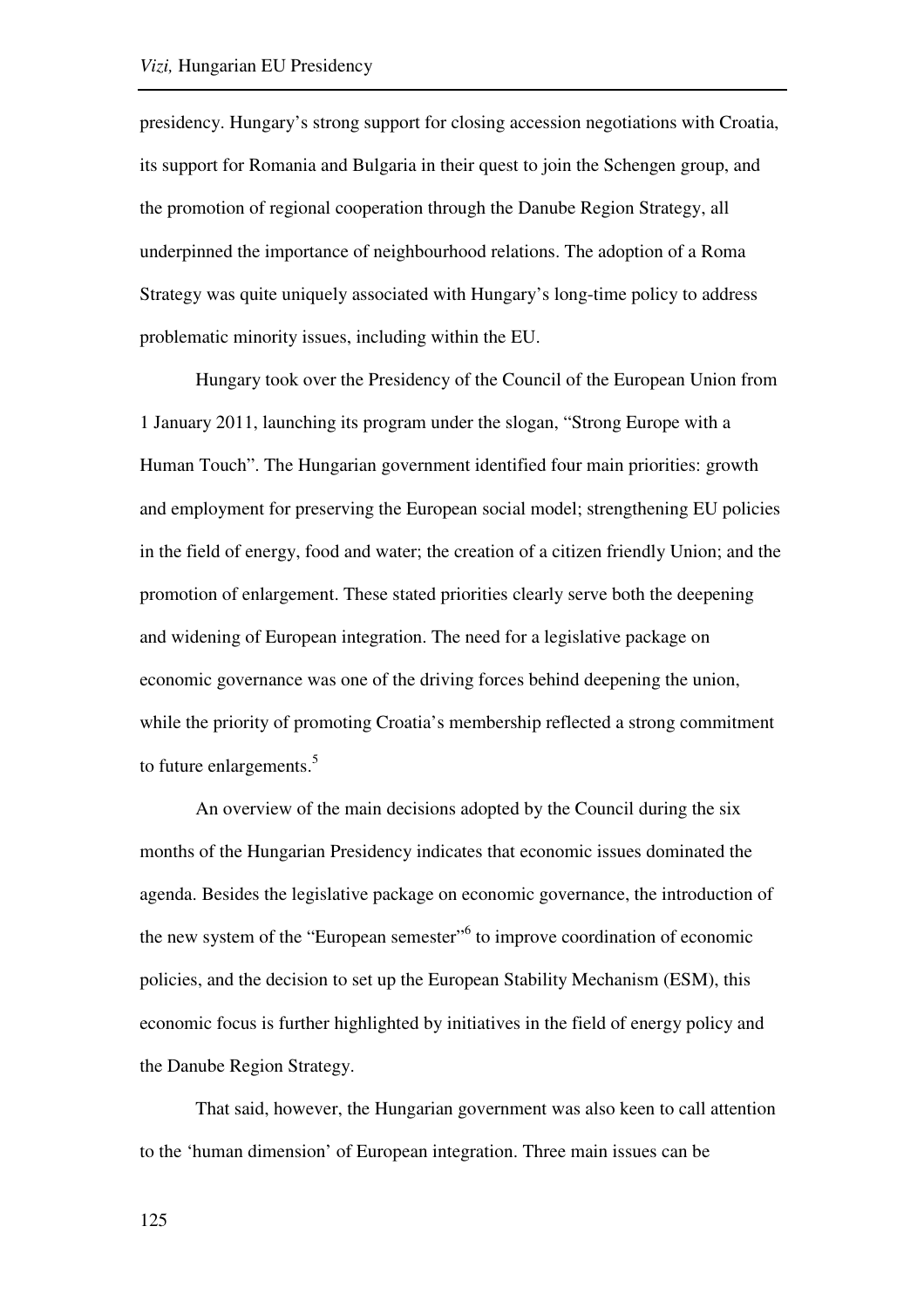identified in this respect: the adoption of the Council Conclusions on the "European Framework on National Roma Integration strategies up to 2020" was perhaps the most important achievement of this presidency; in January 2011, a regulation was signed which contained detailed rules on European Citizens' Initiatives; while the third element of the 'citizen-friendly' agenda was the extension of Schengen zone to Romania and Bulgaria.<sup>7</sup>

### **Focus on the Roma Strategy and regional cooperation**

A closer look at the real impact of the Hungarian presidency suggests that two major issues should be addressed in more detail, notably: the strong commitment of the Hungarian government to the conclusion of accession negotiations with Croatia, and the adoption of a specific Roma Strategy.

The situation of Roma in the European Union began to receive more attention in the context of the 2004 enlargement, when countries with relatively large Roma populations joined the EU. ${}^{8}$  Concerns about their social integration, and their access to employment, education and social services were reflected in a number of European Parliament resolutions in 2005, 2006, 2008, and 2009. The European Commission also made efforts to include the Roma in its programs, and to improve cooperation between its institutional units and different initiatives. The Spanish–Belgian– Hungarian Trio emphasized the importance of Roma inclusion programs in the Cordoba Declaration, and the Hungarian government committed itself to elaborate and adopt the Roma Strategy under its term of presidency. While Hungary's activism in this field is almost certainly the result of the serious problems it has faced in integrating marginalized social groups of predominantly Roma origin, its motivation is also rooted in a desire to share its positive experiences in fighting discrimination

126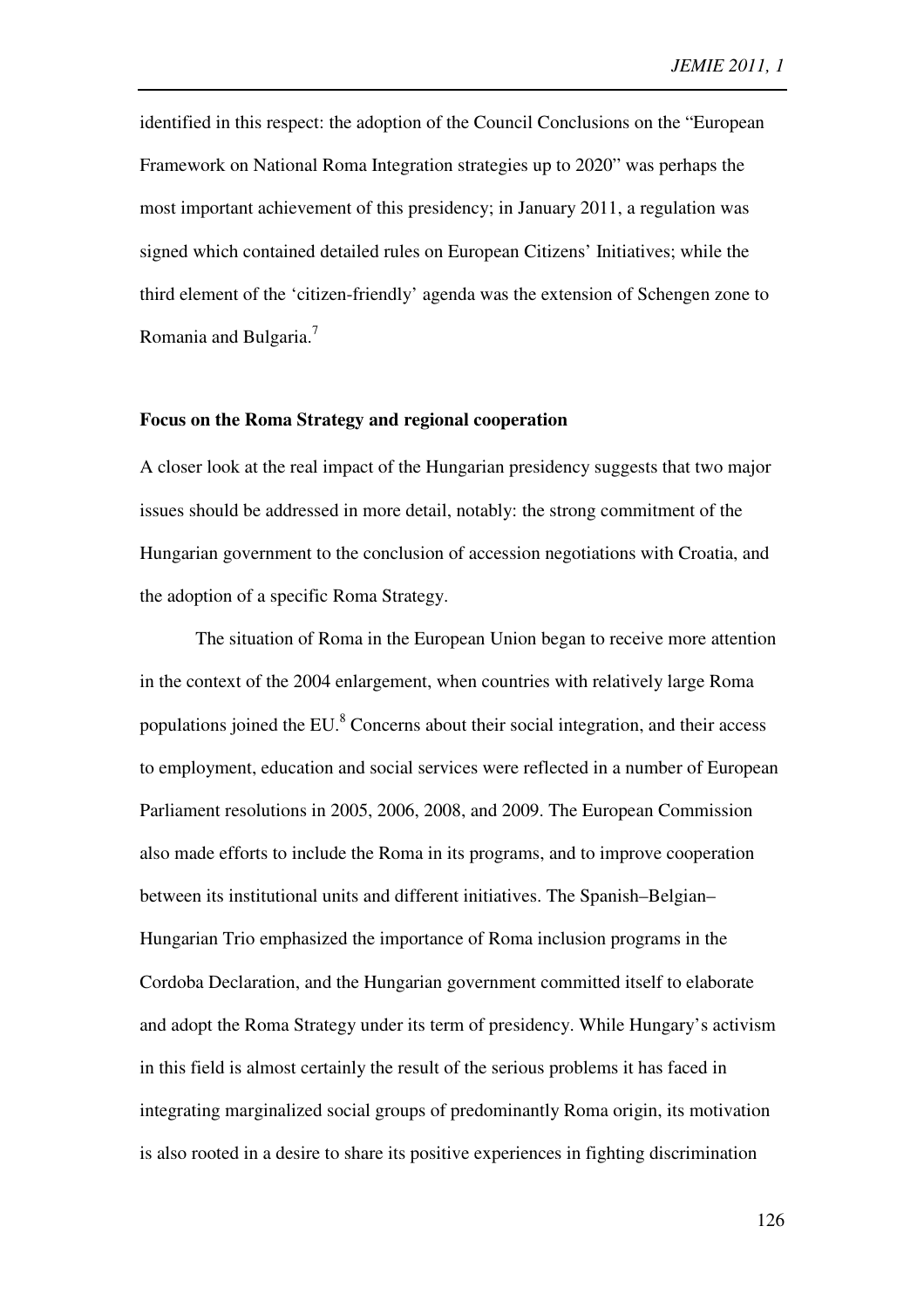and advancing the social integration of Roma.<sup>9</sup> Hungary was active in promoting the idea of a Roma Strategy from the beginning, and its final adoption at the Council in June 2011, is considered as a significant achievement for the Hungarian presidency.

In April 2011, the European Parliament adopted a resolution on the EU strategy on Roma inclusion.<sup>10</sup> The EP resolution urged the Commission to adopt priority areas for implementation of the strategy, for example in education, healthcare, culture, employment, and so on. The European Parliament also asked the Commission to define objectives for member states, and to develop an appropriate monitoring mechanism for the supervision of the implementation of the future strategy. Hungarian Member of the European Parliament (MEP) Lívia Járóka played a crucial role in elaborating the resolution, as she was responsible for the initial EP report.

The Hungarian government warmly welcomed the adoption of the resolution. As a second step, the European Commission released its Communication on "An EU Framework for National Roma Integration Strategies up to 2020" on 5 April 2011, which formed the basis for the adoption of the Strategy in the Council. The Commission focused on the economic and social problems of Roma in EU member states, arguing for the potential economic benefits of Roma inclusion in many countries. Both the EP Resolution and the Commission's Communication argue for the adoption of a framework for national strategies, and underline the importance of the significant differences between the member states with regard to the number of Roma living on their territory and their respective starting points. These differences underpin the need to develop separate national strategies in each country, without adopting EU-wide legislation or a strategic program for the Roma. It is important to note that besides the stated need for enhanced efforts to combat discrimination, the Commission's proposal is silent on the potential minority rights claims for preserving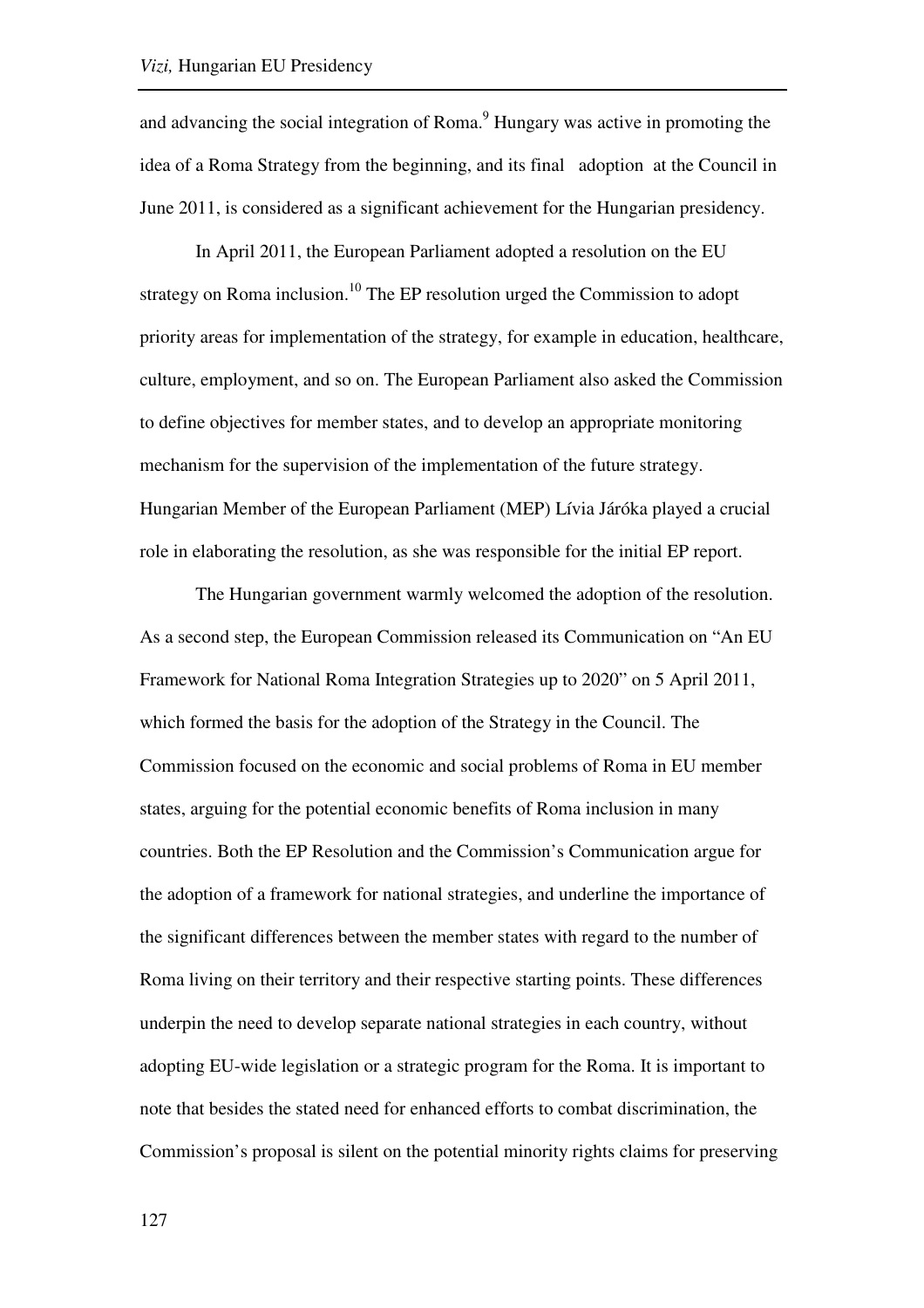the identity and culture of Roma community. MEP Lívia Járóka stated in a televised interview that this socioeconomic approach to integration was intentional. The idea was to seek broad consensus among all 27 member states, and the problems addressed in the strategy reflect the hidden economic potential of a large, marginalized, and socially disadvantaged population.<sup>11</sup> Thus the question of minority rights was not made a priority in this context. As a matter of fact the EP Resolution—although it mentions the Council of Europe Framework Convention for the Protection of National Minorities as a reference—similarly avoids any reference to member states' duties or commitments for the protection of minority rights. Apparently EU institutions only see the problems of economic and social integration, ignoring minority rights arguments.

The EU Framework Roma Strategy is expected to name the areas where member states' inclusion strategies should be implemented, and to establish a "robust monitoring mechanism" to ensure concrete results. The European Commission formulated specific integration goals in four areas: access to education, employment, healthcare, and housing. It also identified concrete goals to be achieved in these areas: i) to ensure that all Roma children complete at least primary education; ii) to cut the employment gap between Roma and the rest of the population; iii) to reduce the gap in health status between the Roma and the rest of the population; and iv) to close the gap between the share of Roma with access to housing and to public utilities (such as water, electricity and gas) and the rest of the population. National strategies are expected to be developed in accordance with the Common Basic Principles on Roma Inclusion.<sup>12</sup> In this regard the Commission's commitment to the introduction of a strict monitoring mechanism is particularly important. The Commission foresees an annual report evaluating progress achieved in the integration of Roma and inthe

128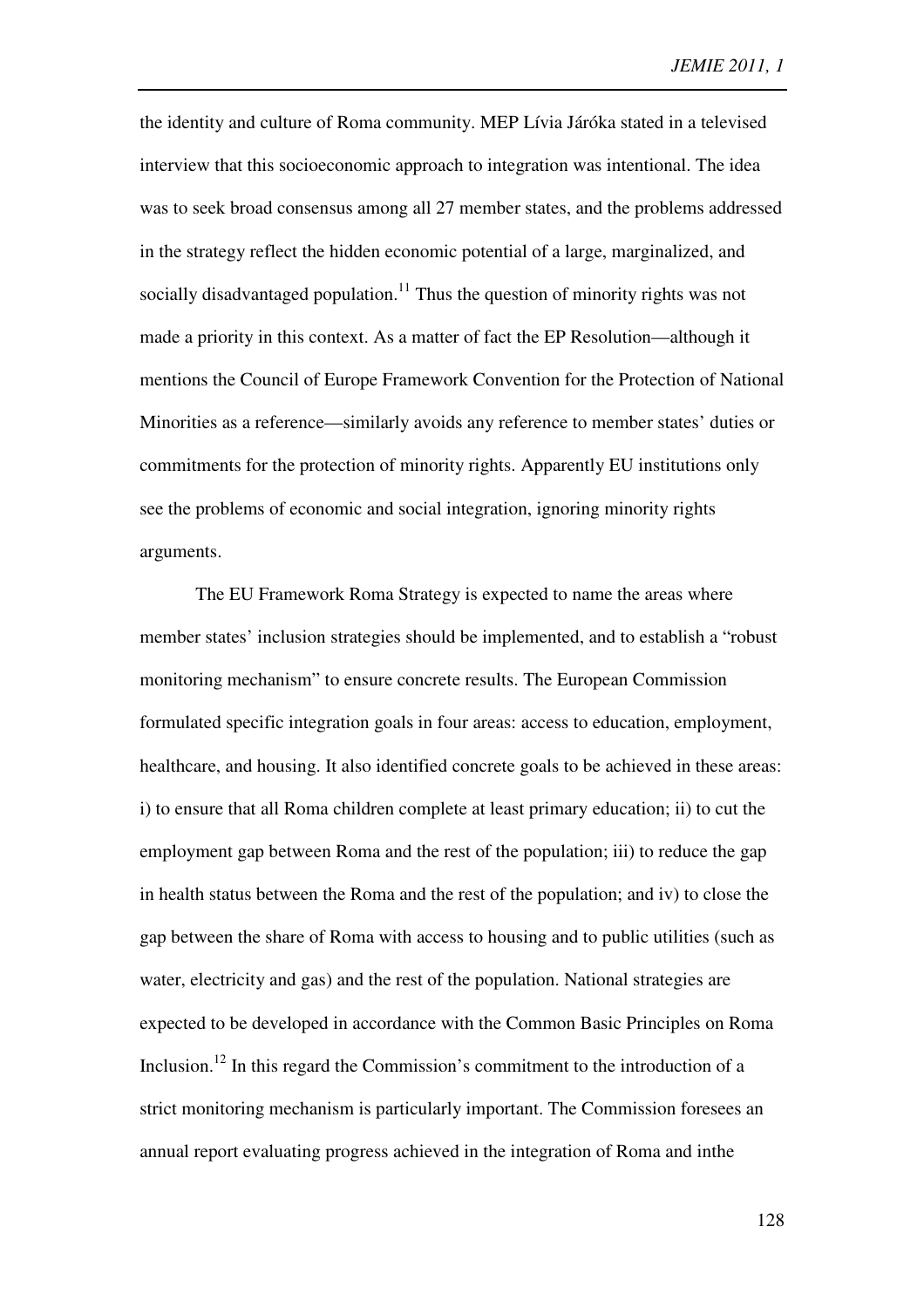implementation of member states' national strategies. The idea is to create a monitoring mechanism that allows for a comparison of the progress made by member states in this area and provides a realistic assessment. However additional budgetary resources will not be provided to member states, as the Commission points out the unused potential of existing communities programs.

Another important policy goal could be identified in the reinforcement of regional cooperation in Central Europe, an aim which was reflected in the elaboration of the Danube Strategy and in the support of neighbouring countries in their EU integration. The decision to launch an EU Strategy for the Danube Region was taken by the European Council in June 2009. At the request of the Council, the Commission elaborated the main challenges and opportunities of this macro-regional program, and published an action plan to implement the strategy.<sup>13</sup> The General Affairs Council adopted the strategy in April 2011, $14$  and the document was finalised at a Council meeting on 24-25 June 2011.

This strategy is primarily focused on closer economic, environmental and social cooperation between the states of the Danube region. The Commission Communication highlighted that this region is characterized by great socioeconomic difference, comprising both richer and poorer countries, and that "it possesses a striking cultural, ethnic and natural diversity".<sup>15</sup> Taking into consideration that the Danube Region covers eight EU-countries and six non-EU countries—including Ukraine, Bosnia-Herzegovina, and Serbia—it is clear that the participating countries' societies are also characterized by great diversity. Though both the Council Conclusions and the Commission's Action Plan focus on the economic potentials of the region (transport, energy, environment, etc.), the Action Plan includes a chapter on "Culture and tourism, people to people contacts". It highlights the importance of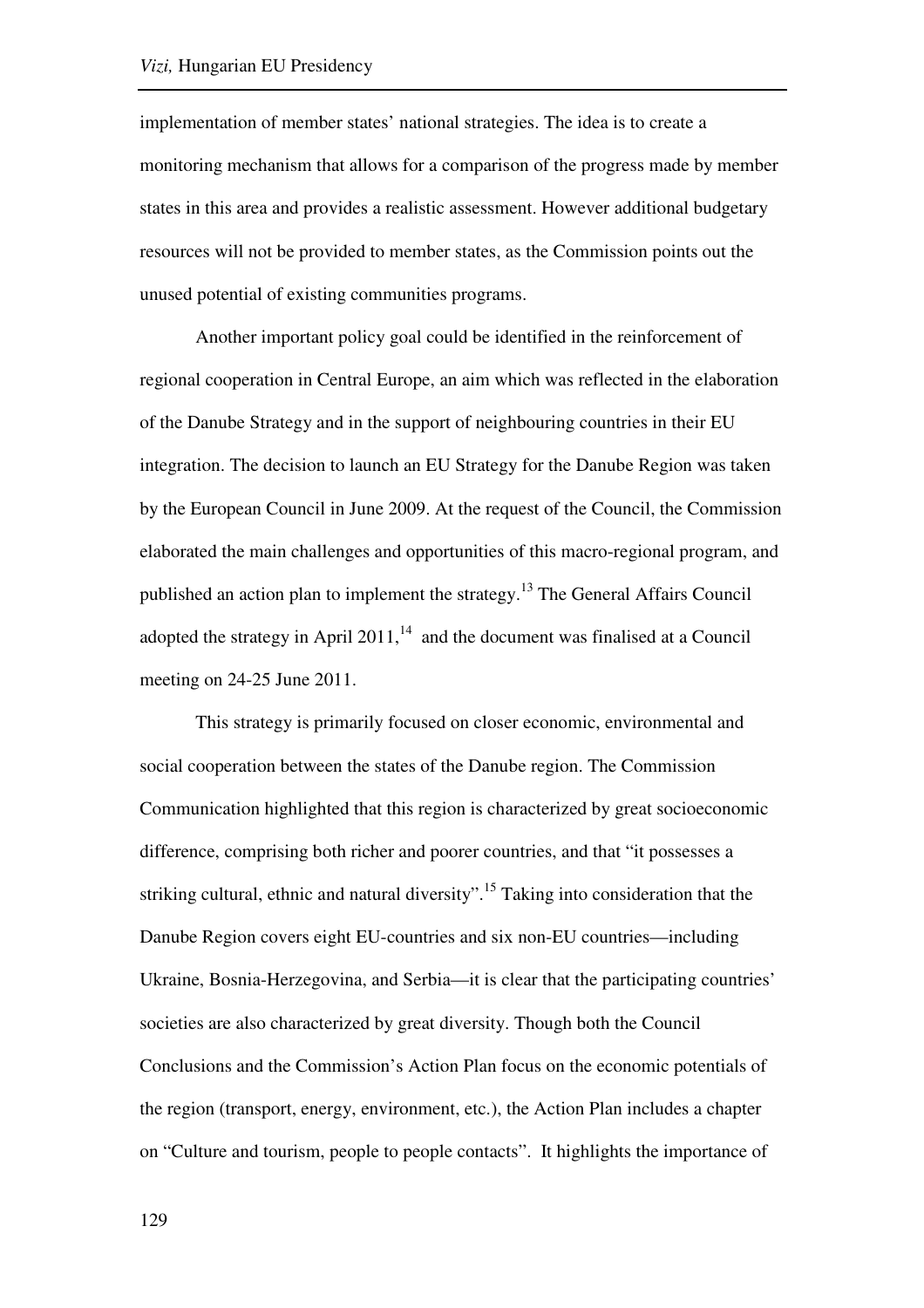the preservation of cultural sites, improvement of cultural relations, common festivals, trainings and so on. While this is a different perspective, again the Council did not see an opportunity to openly include ethnic and national minorities within the concept of 'diversity', even if the importance of preserving such diversity was nevertheless acknowledged. However there is no doubt that the strategy could build confidence relations between EU member states and non-EU neighbouring countries, just as the improvement of critical transport connections and the development of a 'regional identity<sup>16</sup> could improve interstate relations. That said, the exclusion of any reference to interethnic relations shows how cautious the states involved remain on these issues.

Another important priority was to conclude accession negotiations with Croatia by the end of June. In this respect, the Hungarian government argued that Croatia's accession was essential for creating stability in the Western Balkans. Moreover Croatia could open the door for Serbia and the Former Yugoslav Republic of Macedonia (FYROM) in obtaining EU candidate state status. Making southern enlargement a priority during the Hungarian presidency was not only motivated by Croatia's timely progress towards membership, but also reflected a deeper understanding of EU membership as the best instrument for maintaining stability.<sup>17</sup> Shortly before the end of the presidency, serious progress was made by Croatia in the accession process when it closed all critical chapters by the end of May. So accession negotiations could potentially be concluded before the end of June, which would also be considered a great success for Hungary.<sup>18</sup> Taking a broader perspective, Hungarian governments are generally keen to advocating for the integration of their neighbours into the EU structures, as this could serve to improve bilateral relations in a neutral field even if serious debates on delicate issues—like the situation of Hungarian minorities—are likely to remain burdensome. This stance was also reflected in the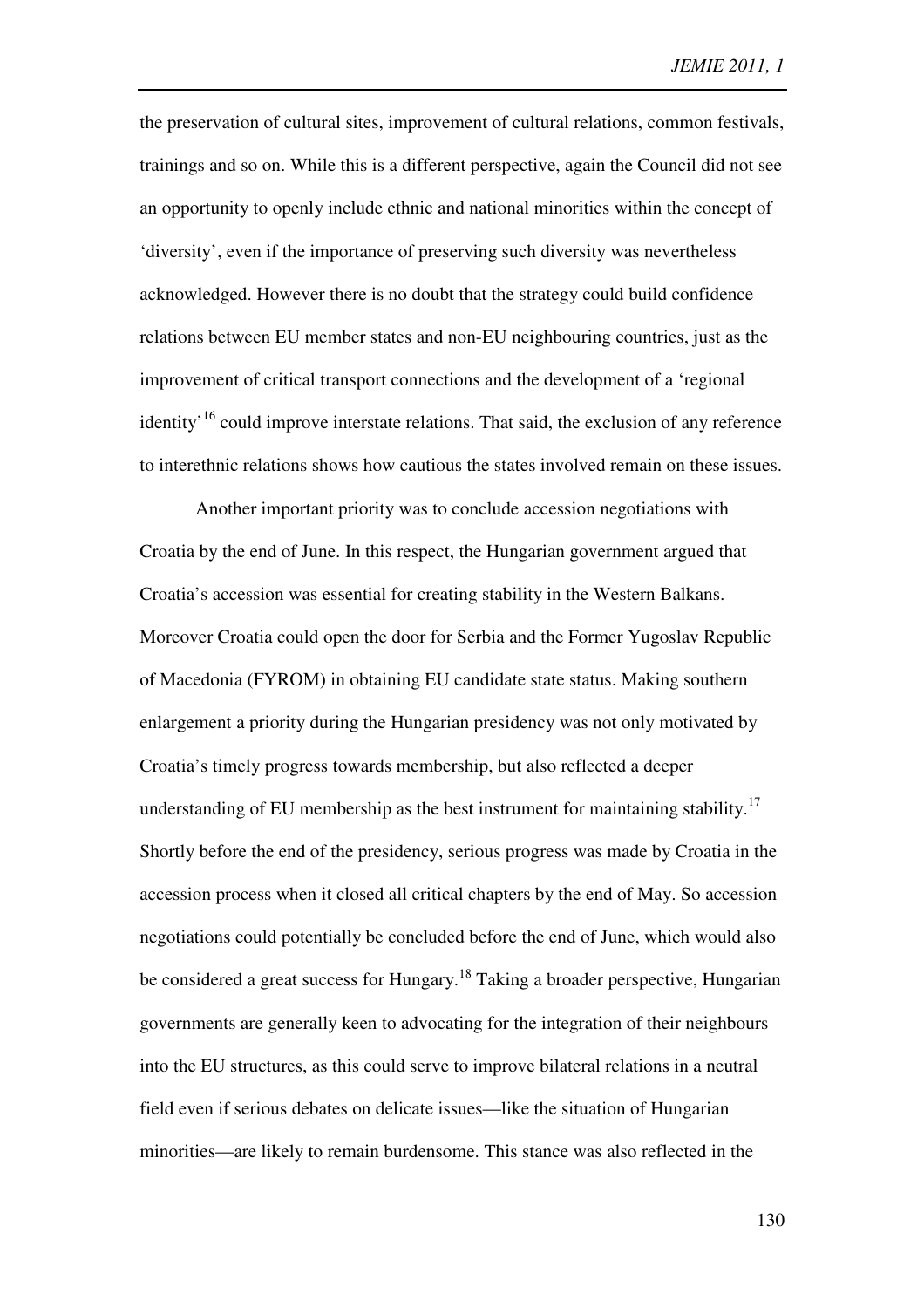strong support given by the Hungarian government to extension of the Schengen regime to Romania and Bulgaria.<sup>19</sup>

## **Overall evaluation of the Hungarian Presidency**

This overview of the six months of Hungarian Presidency will be concluded by a short reflection on the debates that have arisen within EU institutions with regard to domestic political developments. It is regularly true that the member state that takes over the presidency immediately receives greater attention from the media, and obviously not only on EU-related matters but on its domestic policies. However international media coverage of the legislative actions of Hungary's new government was much broader and more critical than one might have expected. $^{20}$ 

The package of laws which regulated a new framework for he media was adopted in November 2010 and entered into force on 1 January 2011. It was widely criticized both by journalist associations, opposition parties and opposition press. $^{21}$ Part of the criticism was focused on compliance with EU law.<sup>22</sup> Critical views appeared in international media as well as within the Orbán cabinet, and the new media legislation was also discussed in the EU institutions. Even at the beginning of the presidency, when Prime Minister Viktor Orbán gave a speech at the plenary session of the European Parliament on 19 January 2011 to introduce the priorities and program of the Hungarian presidency, much of the discussion was dominated by the media law.<sup>23</sup> Partly in response to this criticism, the Hungarian government entered into consultation with the European Commission, which resulted in a number of technical modifications to the law by the Hungarian parliament in March  $2011<sup>24</sup>$ . This modification was welcomed by the Commission and reflected constructive cooperation that met all the requirements formulated by Commissioner Kroes on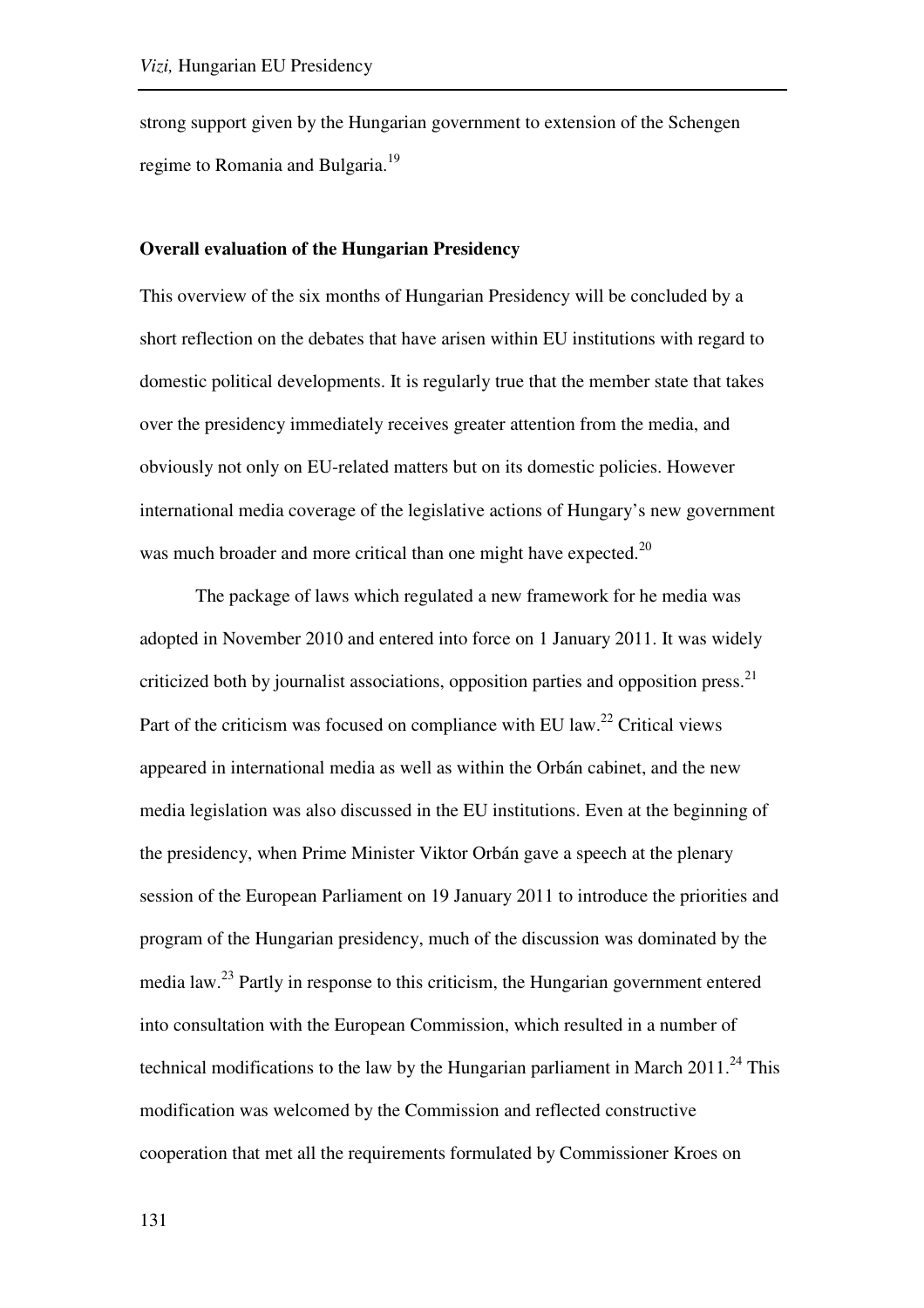compliance with EU law.<sup>25</sup> Nevertheless the political debate continued in the parliament and, with the votes of the Socialist, ALDE and Green/EFA groups, a resolution on the matter was adopted on 10th March  $2011$ <sup>26</sup> This increased political attention to sensitive issues could also be seen in the European Parliament during the adoption of the new Hungarian constitution. $27$ 

At the end of the Hungarian presidency of the Council, it can be noted that while contested domestic developments have received strong public attention in the European Parliament, the Hungarian government was nevertheless successful in managing its original presidency agenda. Success and failure in this respect are highly relative, since major decisions depend on obtaining consensus among member states, and crucial issues (like closing accession negotiations with Croatia, or the accession of Romania, Bulgaria to the Schengen regime) remainedopen until the end of the presidency. However the conclusion of accession negotiations with Croatia clearly needed an active and supportive Presidency. And the adoption of a European Roma Strategy, is undoubtedly a visible sign of EU support for Roma integration. Although it will only take the form of a framework for coordinating national Roma strategies as opposed to an EU-wide joint program, or as a basis for a future legal regulation—it still represents an important step forward in translating general EU commitments in this field into concrete action.

The Hungarian presidency showed tangible support for both goals relating to the extension of European integration, that is, the conclusion of accession negotiations with Croatia, and inclusion of Romania and Bulgaria with the Schengen zone. This showed that, despite criticism of its national domestic political program, the Hungarian government remained committed to strengthening regional stability and bilateral relations, including through the institutions of European integration.

132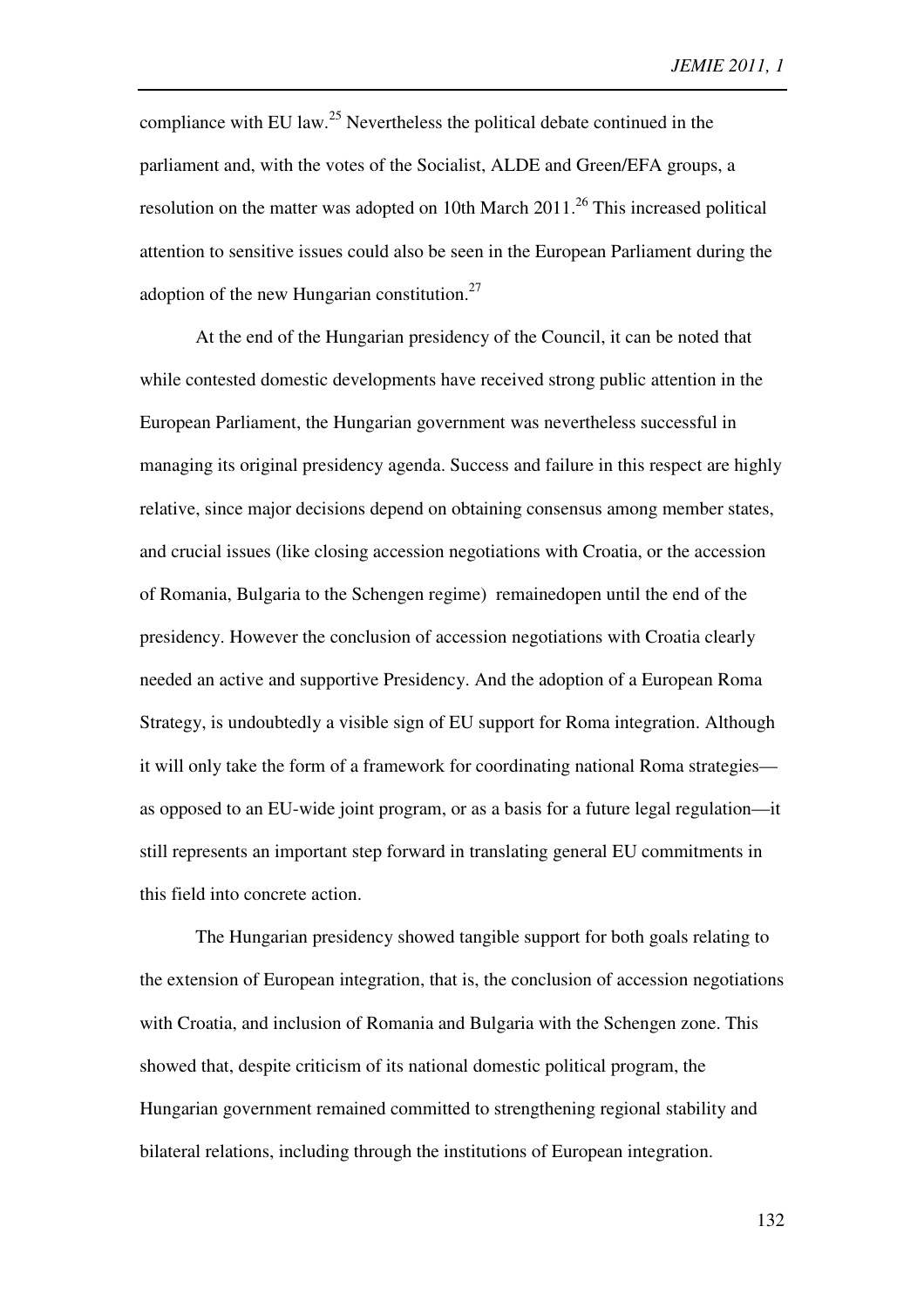#### *Notes*

- 1 At the 2010 parliamentary elections the right-wing 'Fidesz' party—together with its satellite party Christian Democrat Party [Kereszténydemokrata Néppárt (KDNP)]—gained an unprecedented majority in the parliament, which enabled it to modify the constitution and any other laws requiring a two-thirds majority. This presented it with an opportunity to introduce new legislation in fields where any changes had previously been hampered by the lack of a broad consensus between opposition and governing parties. With its new overwhelming majority, there was no need for the new government to seek broad consensus on such delicate issues, and this was greeted with heavy criticism by the parliamentary opposition.
- 2 See, among others, Metcalfe, D. 'Leadership in European Union negotiations: the Presidency of the Council'. *International Negotiation* 3(3) (1998), 413–434.
- 3 See, among others Tallberg, J. 'The agenda-shaping powers of the EU Council presidency'. *Journal of European Public Policy* 10(1) (2003), 1–19; and *id*. 'The power of the presidency: brokerage, efficiency and distribution in EU negotiations'. *Journal of Common Market Studies* 42(5) (2004), 999–1022.
- 4 Fernàndez, A.M. 'The EU Council presidency dilemma: an historical institutionalist interpretation'. *Les Cahiers européens de Sciences Po* 1 (2008), 25.
- 5 'Strong Europe with a Human Touch'. Strategic Framework. January–June 2011. Available at <http://www.eu2011.hu/files/bveu/documents/HU\_PRES\_STRONG\_EUROPE  $EN_3.pdf$ .
- 6 As a part of the EU's stability and growth pact, this is a new element in the coordination of member states' economic policies. Press Release, ECOFIN 3030th Council Meeting, 13161/10 PRESSE 229 PR CO 14. 7 September 2010; and Council Conclusions, EUCO 10/11, 24-25 March 2011.
- 7 See e.g. 'Bulgaria, Romania may make it into Schengen by Fall 2011'. *Sofia News Agency*, 13 May 2011. Available at <http://188.40.98.135/~novinite/view\_news.php? id=128207>.
- 8 Cf.: Vermeersch, P. 'EU enlargement and minority rights policies in Central Europe: explaining policy shifts in the Czech Republic, Hungary and Poland'. *Journal on Ethnopolitics and Minority Issues in Europe* (1) 2003, 1–32. Vizi, B. 'The EU and the situation of Roma in Hungary in the accession process'. *Central European Political Science Review* VI(20) (2005), 66–91.
- 9 Hearing of Minister Zoltán Balog in the European Parliament, 25 January 2011. Available at <http://www.eu2011.hu/news/hearing-minister-zoltan-balog-europeanparliament>.
- 10 European Parliament resolution on the EU strategy on Roma inclusion, 2010/2276(INI), Provisional edition, P7\_TA-PROV(2011)0092, 9 March 2011.
- 11 Interview with Lívia Járóka on Hungarian television. 'Ma reggel', 17 March 2011. Available at <http://jarokalivia.hu/hu/cikk/309/>.
- 12 The 10 Common Basic Principles on Roma Inclusion were presented at the first Platform meeting on 24 April 2009. They were annexed to the Council conclusions of 8 June 2009. They comprise: 1) constructive, pragmatic and non-discriminatory policies; 2) explicit but not exclusive targeting; 3) intercultural approach; 4) aiming for the mainstream; 5) awareness of the gender dimension; 6) transfer of evidence-based policies; 7) use of EU instruments; 8) involvement of regional and local authorities; 9) involvement of civil society; and 10) active participation of Roma.
- 13 Communication from the Commission European Union Strategy for Danube Region, COM(2010) 715 final, 8 December 2010. *Action Plan*, SEC(2010) 1489 final.
- 14 Council conclusions on the European Union Strategy for the Danube Region, 3083rd General Affairs Council Meeting. Brussels, 13 April 2011. There will not be any extra budget assigned to the strategy.
- 15 *Op.cit.* note 14, Section 2.2.